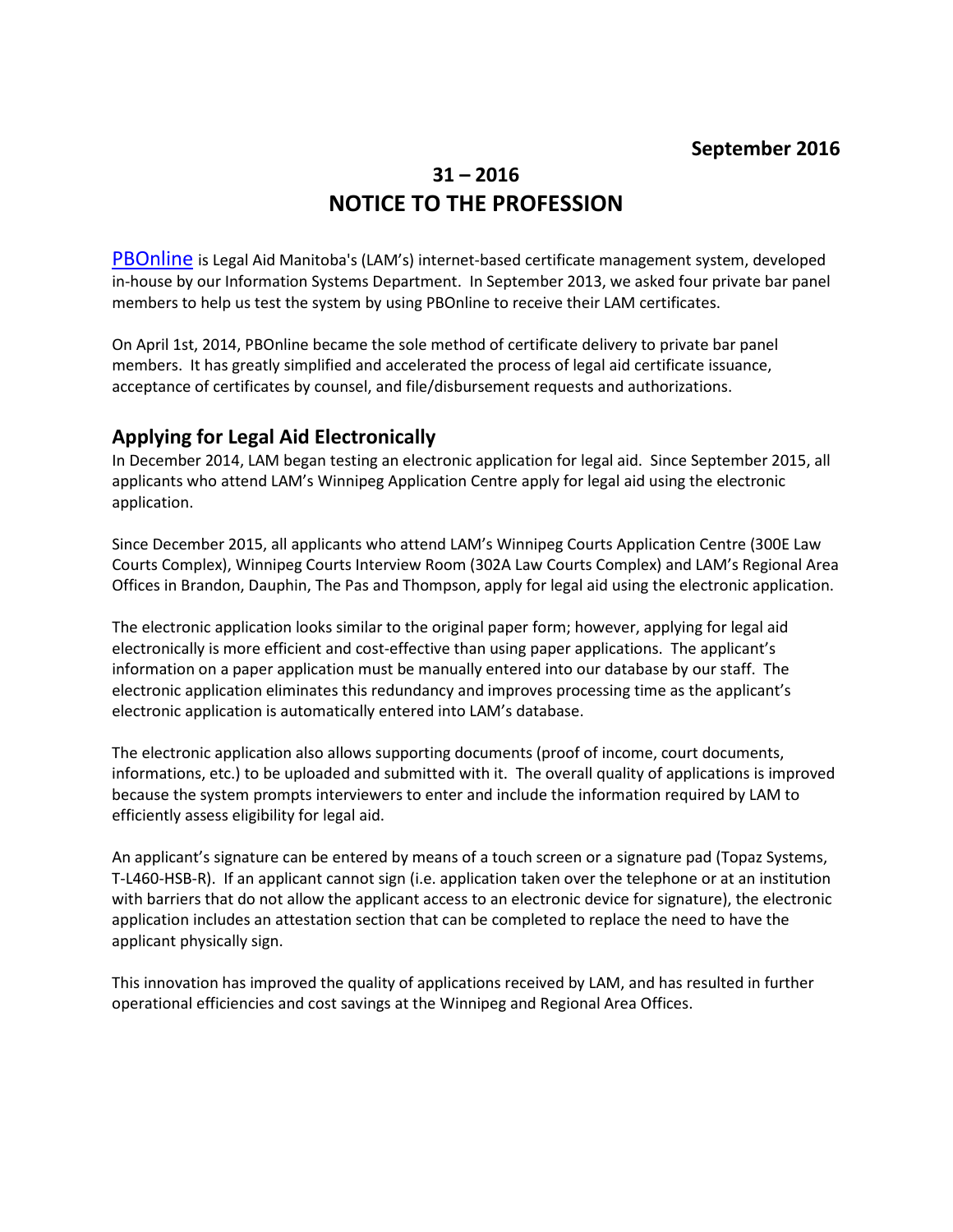Effective September 12, 2016, the electronic application for legal aid was made available for use by private bar panel members through PBOnline (top left hand corner of your task list).



We encourage all private bar panel members to use the electronic application whenever possible. If you require assistance with the electronic application form, please contact phhelpdesk@legalaid.mb.ca.

LAM acknowledges that because internet access is required to use the electronic application, there may be circumstances where it is impossible or impractical to do so. Attached please find a copy of the most recent version of [LAM's paper application;](http://www.legalaid.mb.ca:3389/board/Paper%20Application%20Form%20Sept%202016.pdf) please use this version of the legal aid application if you are unable to access the electronic application.

#### **IT IS IMPORTANT THAT YOU USE THE MOST UP TO DATE VERSION OF THE [LEGAL AID APPLICATION](http://www.legalaid.mb.ca:3389/board/Paper%20Application%20Form%20Sept%202016.pdf) AS OLDER VERSIONS ARE OUTDATED AND MAY NO LONGER BE APPLICABLE/ACCEPTABLE.**

#### **Judicious Use of Technology**

LAM continues to seek opportunities to reduce unnecessary expenses associated with printing and regular mail. We encourage our stakeholders and the profession to deliver correspondence/documents to us via [email](mailto:maildesk@legalaid.mb.ca) or [facsimile](http://www.legalaid.mb.ca/contact-us/admin-area-offices) as opposed to regular mail.

Since September 2015, all faxed documents (including paper applications for legal aid) received by the Administration Office, Winnipeg Area Office and our Regional Area Offices are automatically converted into an electronic PDF file. Hard copies of these electronic files (paper applications included) are not printed unless absolutely necessary. These electronic PDF files are uploaded into LAM's database, PBOnline, and/or delivered to a specific addressee(s) electronically.

This innovation, (developed in-house by our Information Systems Department) removes the redundancy of having a staff person scan hard copy documents (including applications for legal aid) into LAM's database, and has reduced costs associated with printing, copying, and the need to create and maintain physical files.

We thank all of our stakeholders for assisting LAM in meeting its mandate of delivering legal services to low income individuals and groups in a cost-effective and efficient manner. We request your continued assistance in helping us achieve our strategic objectives by delivering correspondence/documents to LAM via [email](mailto:maildesk@legalaid.mb.ca) o[r facsimile](http://www.legalaid.mb.ca/contact-us/admin-area-offices) instead of regular mail whenever possible and, in particular, when a paper application for legal aid is submitted.

Paper applications for legal aid can be submitted via [email o](http://www.legalaid.mb.ca:3389/board/Area%20Office%20email.pdf)[r facsimile](http://www.legalaid.mb.ca/contact-us/admin-area-offices) to the Area Office servicing your region.